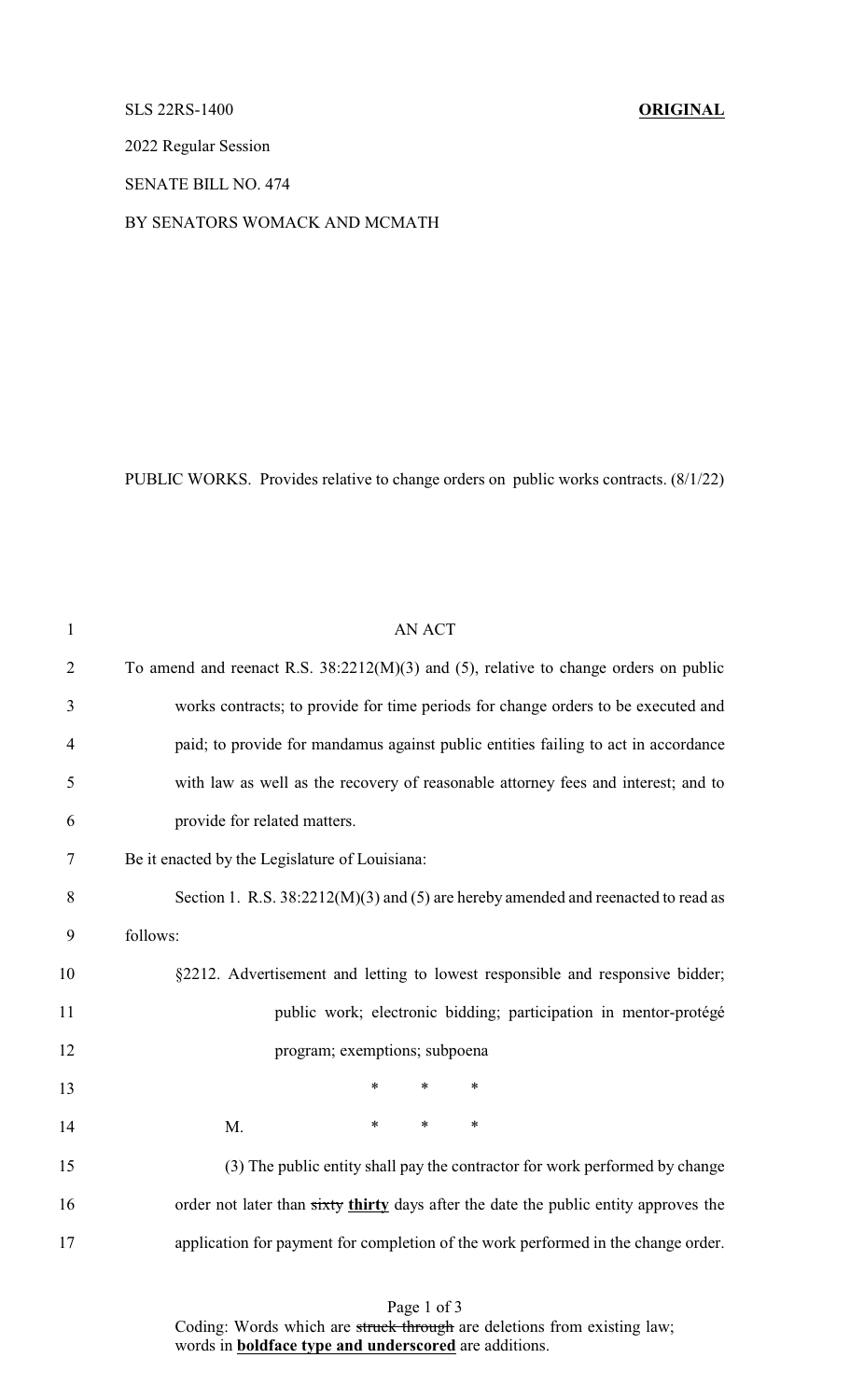1 \* \* \* \*

 (5) Any change order pertaining to public work, not required by this Part to be let out for public bid, shall either be negotiated in the best interest of the public entity or let out for public bid as provided by this Part. Where the change order is negotiated, the public entity shall require that such change order be fully documented and itemized as to costs, including material quantities, material costs, taxes, insurance, employee benefits, other related costs, profit, and overhead. Where certain unit prices are contained in the initial contract, no deviations shall be allowed in computing negotiated change order costs. **The change order shall be executed within thirty days of the discovery of the work covered by the change order. Payment for the work performed by change order, including any progressive stage payment, shall be made no later than thirty days from the completion of that work. If for any reason the execution of the agreed upon change order or any payment of the work performed is delayed, the public owner shall pay the contractor daily general conditions as covered in the contract which shall be distributed on a pro rata share with any subcontractors or material suppliers involved in the work. (a) Any public entity failing to act in accordance with this Paragraph shall be subject to mandamus to compel such action and shall further be liable for reasonable attorney fees and interest charged at one-half percent accumulated daily, not to exceed fifteen percent, of the amount of the change order. Any interest received by the contractor pursuant to this Subparagraph shall be disbursed on a prorated basis among the contractor and**

 **subcontractors, each receiving a prorated portion based on the principal amount due within ten business days of receipt of the interest. Further, the contractor shall not be required to provide any schedule updates incorporating a change order until the change order is executed.**

 **(b) The provisions of this Paragraph shall not be subject to waiver by contract.**